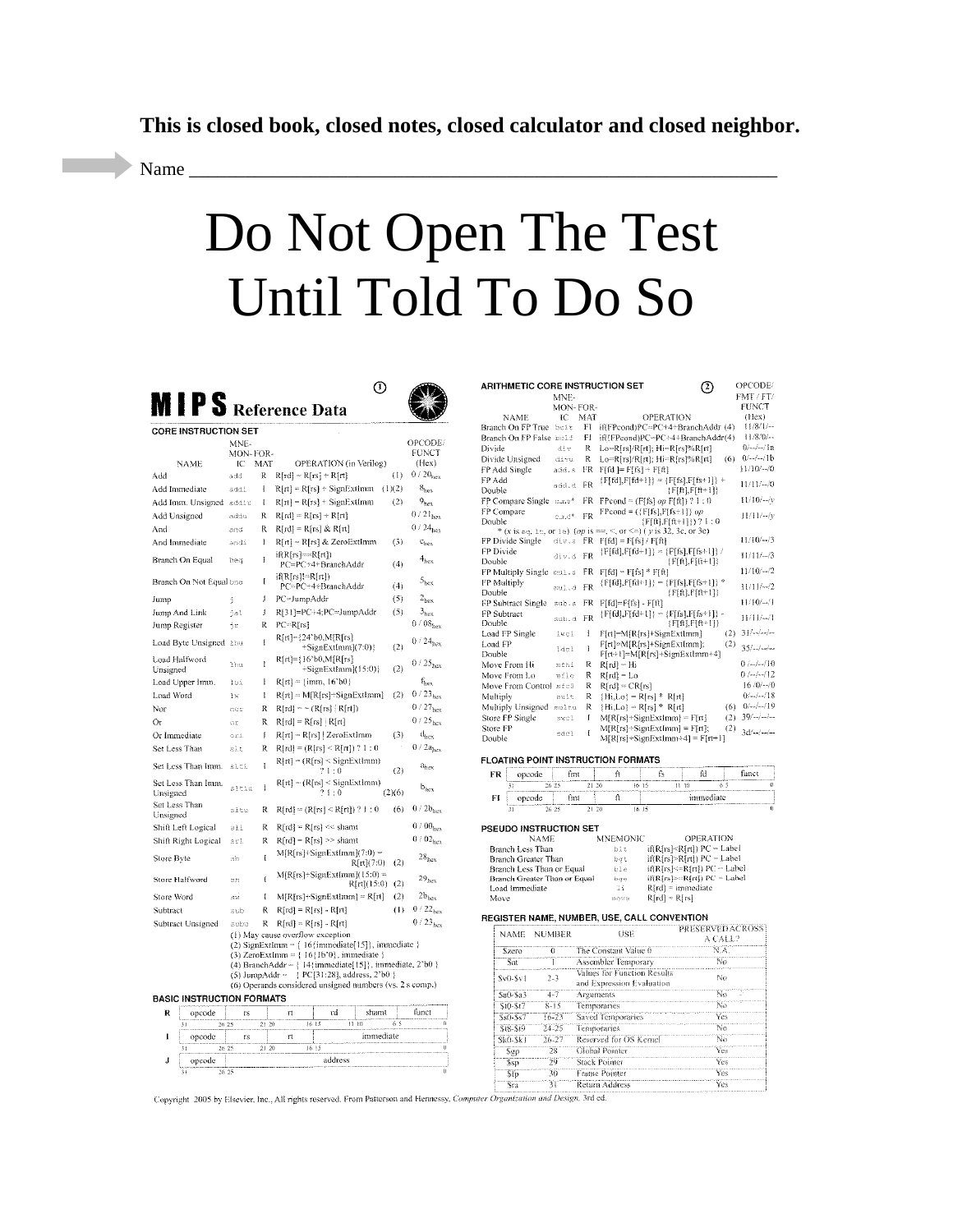# **Final Exam – CSE378 Autumn 2009** Snyder

1. [15 points] Assuming a 64 MB *Physical Address Space* 1 GB *Virtual Address Space* 2 KB *Page Size*

answer the following. *If you do not have enough information, say* "**Not Enough Info**".

a) How many **bits** are needed to specify the Page Offset? b) How many **bits** are needed to specify the Physical Page Number? c) How many **bits** are needed to specify the Virtual Page Number? d) How many TLB **entries** (total)? e) How many Page Table **entries** (total)?

# 2. [12 points] Assuming a

32-bit addresses (virtual and physical) 1 KB Page size 4 KB, 2-way set-associative, write through cache, LRU replacement (the cache holds 4 KB total of data, do not count other fields in this count) 64 Byte cache block (line) size 8-entry fully associative TLB

Answer the following. *If you do not have enough information, say* "**Not Enough Info**".

a) Number of *bits* needed to specify **byte offset** in the cache line: b) **Total** number of *blocks* (lines) in the cache: c) Number of *bits* needed to specify the **index**: d) Number of *bits* needed to specify the **tag**: \_\_\_\_\_\_\_\_\_\_\_\_\_\_\_\_

3. [5 points] Engineers will double the size of the cache in Question 2 to 8K because they believe the cache doesn't take advantage of all of the **spatial locality** in programs. Of the quantities describing the cache – 32, 1K,  $[4K]$ , 2, 64, 8, which one (circle it) besides  $4K$ should be doubled to improve the cache's spatial locality characteristics? Say why you chose that quantity: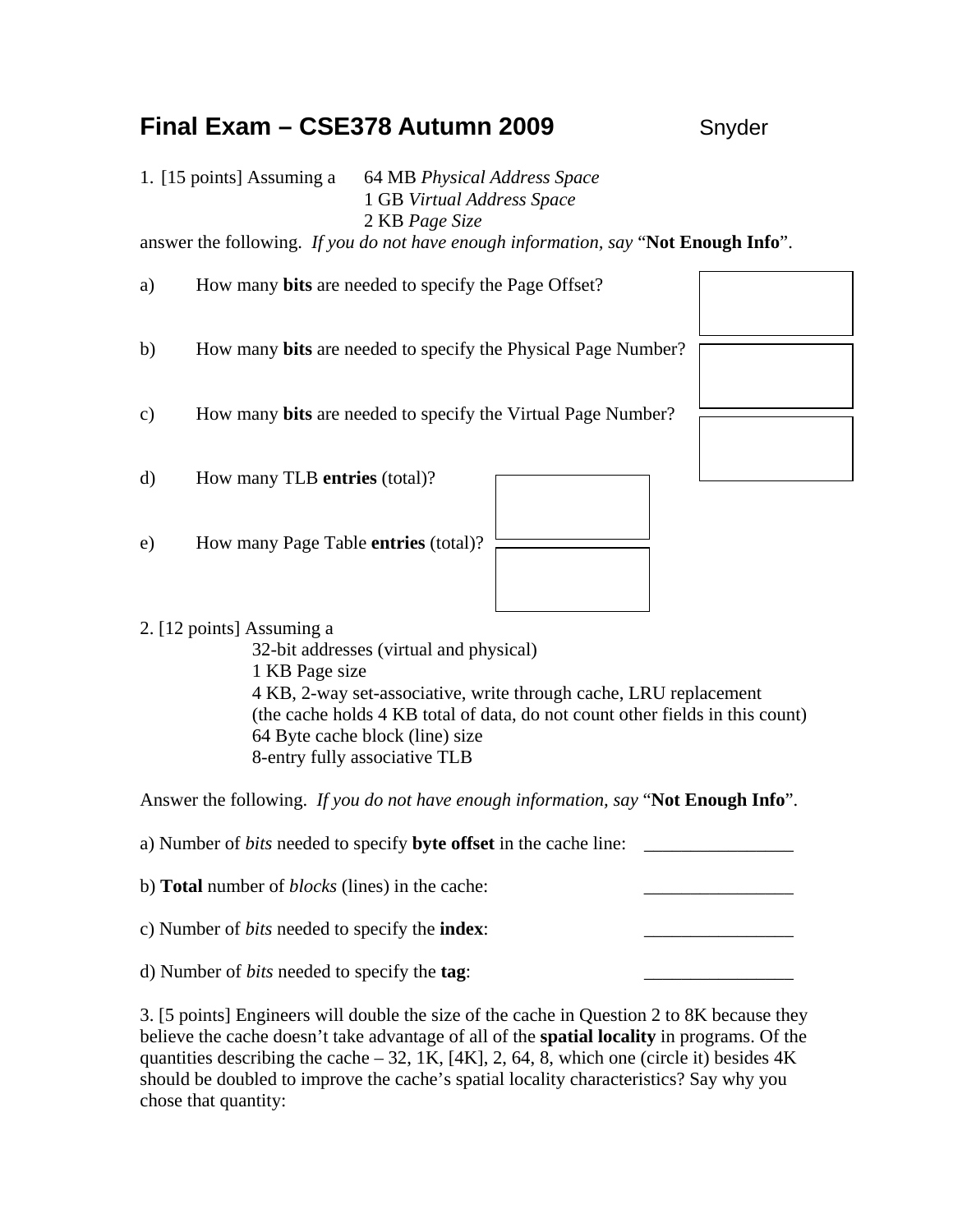## 3. (additional space if needed)



4. [8 points] At right is a schematic diagram of a small direct mapped cache. Name each of the four columns:

5. [8 points] Assuming the cache in Question 4 starts empty and the blocksize is 16B, and that the address 0x07770040 points to the ASCII text Bow down to Washington in the memory, show the cache after a lw of the address 0x07770044

S& sets, 1 block each 4 sets, 2 blocks each S& sets, 4 blocks each 1-way associativity 2-way associativity 4-way associativity



6. [6 points] Assume the above caches (blocksize  $= 16B$ ) start empty, and the first reference is 0xacdc00a0. Give the hex addresses for a possible reference sequence that produces the configuration shown, where shaded blocks are the only valid blocks:

1. 0xacdc00a0  $\leq$   $\leq$   $\leq$   $\leq$   $\leq$   $\leq$   $\leq$   $\leq$   $\leq$   $\leq$   $\leq$   $\leq$   $\leq$   $\leq$   $\leq$   $\leq$   $\leq$   $\leq$   $\leq$   $\leq$   $\leq$   $\leq$   $\leq$   $\leq$   $\leq$   $\leq$   $\leq$   $\leq$   $\leq$   $\leq$   $\leq$   $\leq$   $\leq$   $\leq$   $\leq$ 2. \_\_\_\_\_\_\_\_\_\_\_\_\_\_\_\_\_\_\_\_ 3. \_\_\_\_\_\_\_\_\_\_\_\_\_\_\_\_\_\_\_\_ 4. \_\_\_\_\_\_\_\_\_\_\_\_\_\_\_\_\_\_\_\_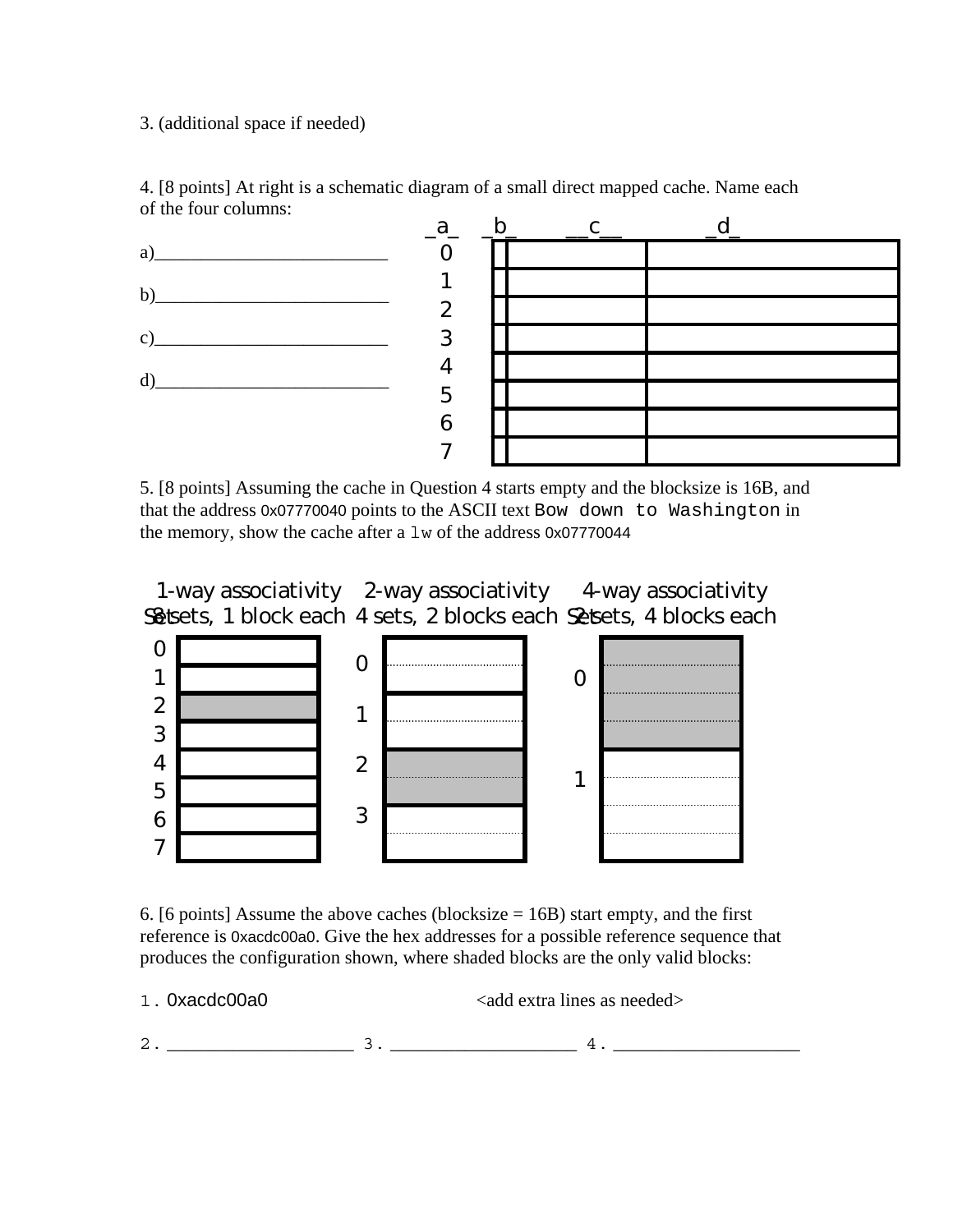7. [9 points] Given the accompanying (portion of) a page table for a computer with the parameters: *Virtual addresses: 32 bits Page Size: 8K bytes PTE Size: 4 bytes*  and a (1 level) page table with base address of 0x0002c000, find the physical address for the virtual address: 0x0000a642 You **MUST** show your work.

| 0x0002c028 | 10ur  |       | 0x53d1e           |
|------------|-------|-------|-------------------|
| 0x0002c024 | 0     |       | <b>XXXXXXXXXX</b> |
| 0x0002c020 | 10ur  |       | 0x12020           |
| 0x0002c01c | 10urc |       | 0x53d1d           |
| 0x0002c018 | 10ur  |       | 0x53d1c           |
| 0x0002c014 | 10urw |       | 0x530c0           |
| 0x0002c010 | 10ur  |       | 0x12022           |
| 0x0002c00c |       | 10urw | 0x12021           |

|--|--|

Phy Addr:

8. [8 points] Assuming a fully associative TLB, give the entry resulting from the translation in Question 7. (It might be smart to label the fields as well as filling them in.)

9. [12 points] Write MIPS assembly code to push four words onto the stack and fill them all with 0xdeadbeef. Comment your code.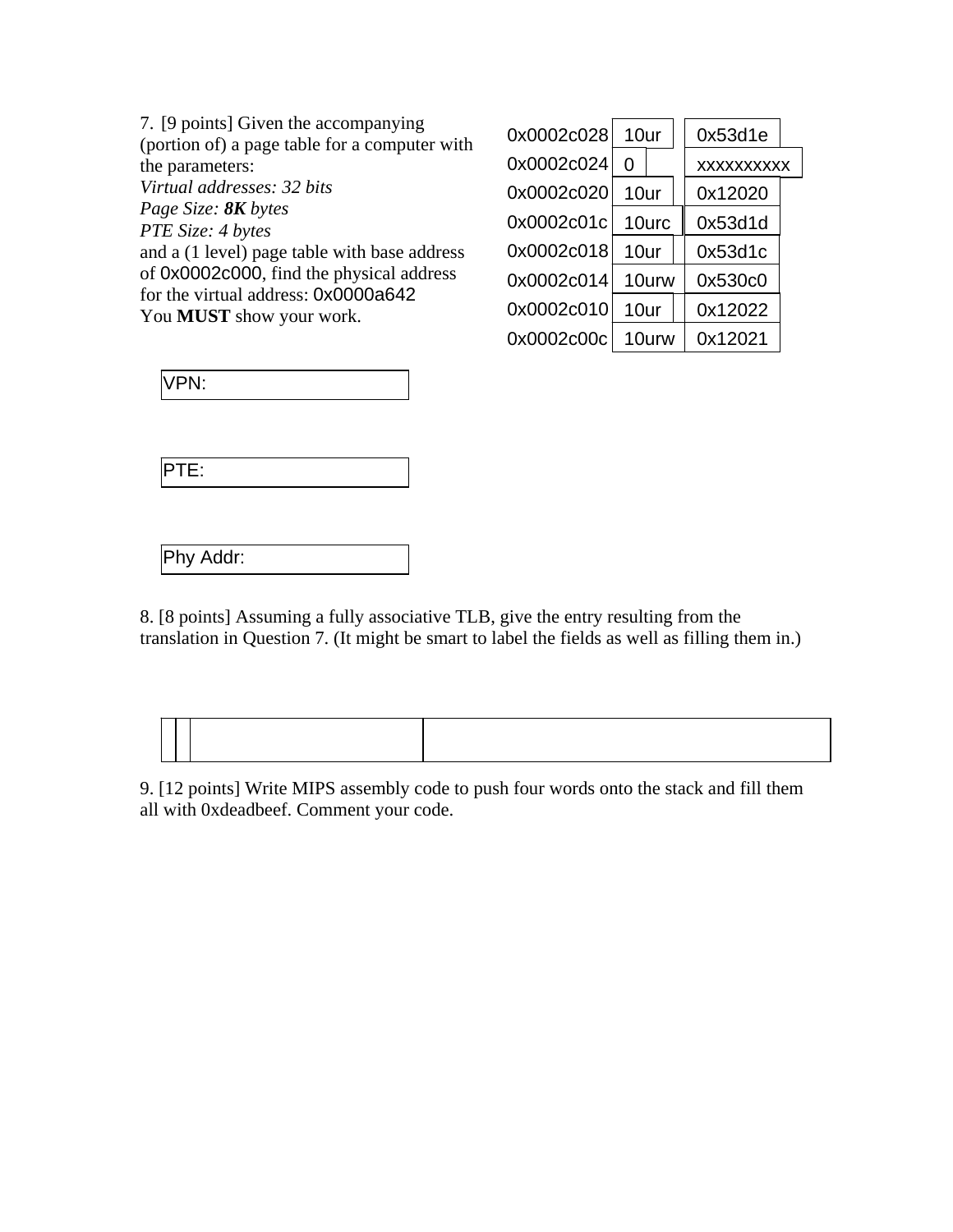10. [8 points] We did not study MIPS floating point format, but you know how MIPS integer instructions work, so using the green card (front page) infer the answers to these questions:

a) R-type floating point instructions (FR) are like R-type integer instructions because they all have the same opcode bits, which is \_\_\_\_\_\_\_\_\_in hex.

b) R-type floating point is also like R-type integer instructions because the actual operation is given in by FUNCT bits, so float mul is \_\_\_\_\_ in hex.

c) The format – single or double precision – is also given in the instruction, e.g. double precision has the \_\_\_\_\_\_\_\_\_field with hex value\_\_\_\_\_\_\_\_.

d) The arrangement of registers differs in R-type floating point compared to R-type integer, so 010001 10000 00000 01000 00100 00010 is the instruction

 [**Note:** In your answer use the right opcode (see green card), give registers in decimal (as usual) and for the grader subscript register numbers with "s", "d" or "t"; registers can be listed in give in any order.]

11. [8 points] For the following instructions (and using the pipeline diagram as an aid)

| lw | \$v0, 64(\$sp)  IF   ID   EX  MEM  WB |  |    |    |            |     |           |            |           |
|----|---------------------------------------|--|----|----|------------|-----|-----------|------------|-----------|
|    | and \$al, \$al, \$sl                  |  | ID | EX | <b>MEM</b> | WB  |           |            |           |
| or | \$s1, \$t1, \$t2                      |  | IF |    | <b>EX</b>  | MEM | <b>WB</b> |            |           |
|    | $sw$ $$t2, -4(Ssp)$                   |  |    |    |            | EX  | MEM       | <b>WB</b>  |           |
|    | addi \$a1, \$a1, 1                    |  |    |    |            |     |           | <b>MEM</b> | <b>WB</b> |

answer

a. which instructions contribute to *filling* the pipeline? Give opcodes:

\_\_\_\_\_\_\_\_\_\_\_\_\_\_\_\_\_\_\_\_\_\_\_\_\_\_\_\_\_\_\_\_\_\_\_\_\_\_\_\_\_\_\_\_\_\_

- b. Under normal operation some pipeline stages of some instructions perform no useful operation; circle stages, if any, that are no-ops for the instructions shown.
- c. list the registers, if any, that are involved in data hazard $(s)$

12. [5 points] The computer from Company I has a CPI of 1.5 on the programs of a benchmark suite, and the (binary compatible) computer from Company A has a CPI of 1.25 on the same suite. If A is coming out with a 2 GHz version, how fast does the Company I machine have to be to match its performance? [No Calculators … simply specify an equation or other unevaluated expression that answers the question.]

\_\_\_\_\_\_\_\_\_\_\_\_\_\_\_\_\_\_\_\_\_\_\_\_\_\_\_\_\_\_\_\_\_\_\_\_\_\_\_\_\_\_\_\_\_\_\_\_\_\_\_\_\_\_\_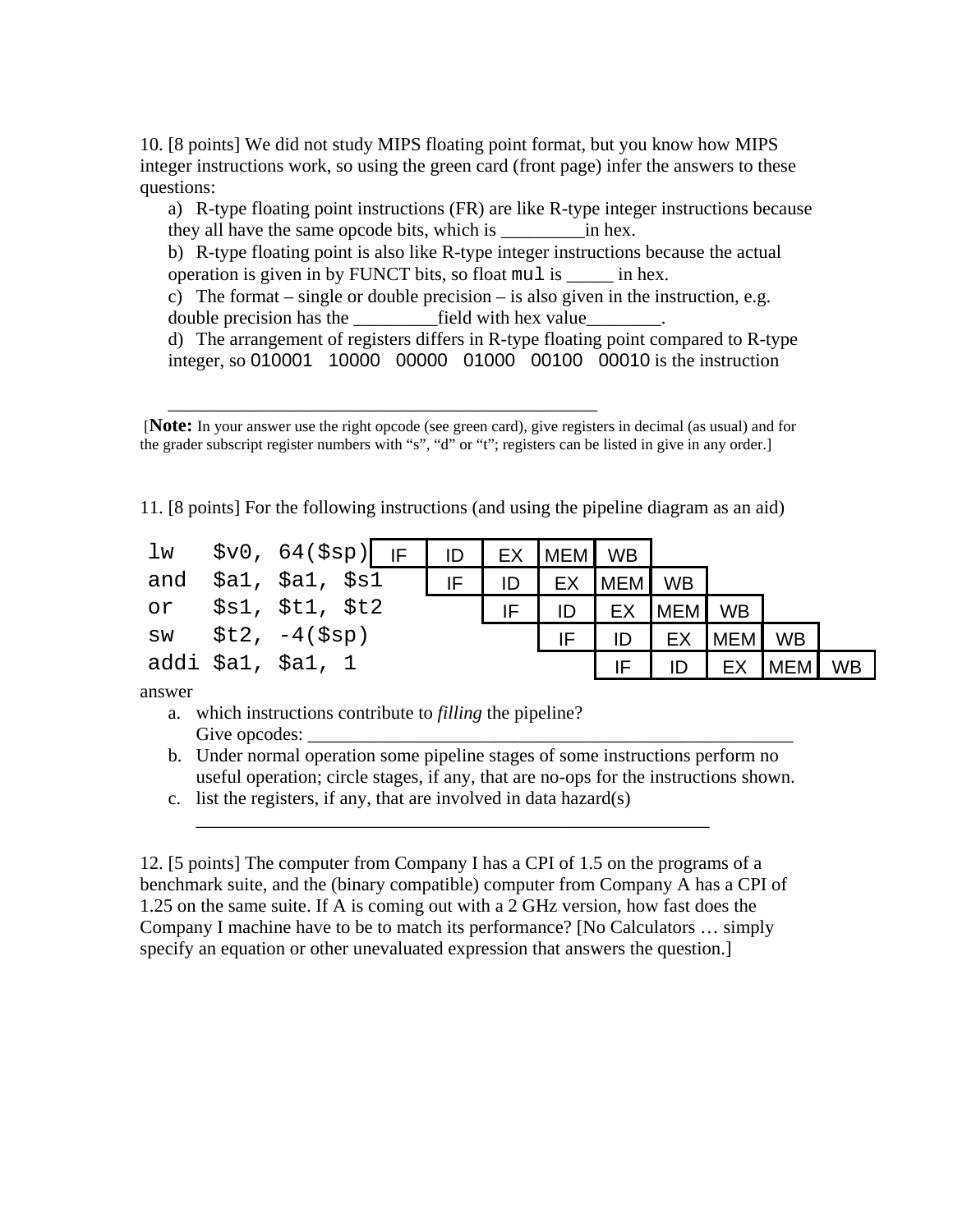

13. [5 points] Use the following "forwarding" diagram for the next 2 questions.



14. [6 points] The forwarding unit discovers that

 $MEM/WB.MemRead == 1$  $&&&$  EX/MEM. MemWrite == 1

&& EX/MEM.RegisterRs == MEM/WB.RegisterRt

is true. Highlight in color the lines in the figure that implement the necessary forwarding.<br>  $\frac{1}{N}$ 



[Suggestion for partial credit: Say what forwarding your lines are implementing.]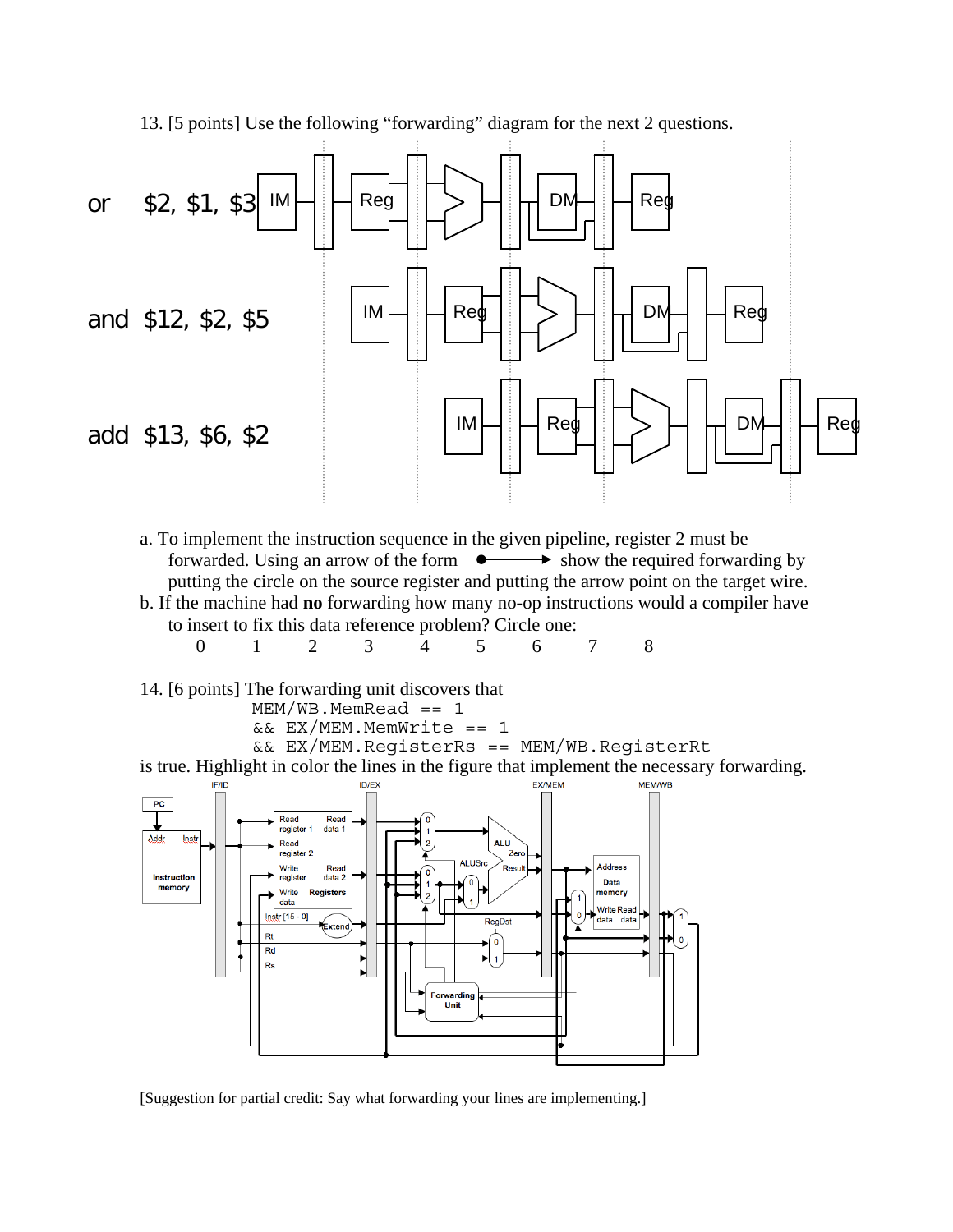15. [6 points] Stalls in the pipeline are implemented by not updating the contents of the pipeline register, i.e. the "left side doesn't advance to the right side" of the register. Name the pipeline registers that *must* be stalled for

| a) Instruction address TLB miss:                                                                                                                                                                                                        |  |
|-----------------------------------------------------------------------------------------------------------------------------------------------------------------------------------------------------------------------------------------|--|
|                                                                                                                                                                                                                                         |  |
|                                                                                                                                                                                                                                         |  |
| 16. [4 points] The accompanying diagram shows the<br>final design for the PC of our pipelined machine. State the<br>meaning of the three inputs to the MUX (the order is<br>unimportant in summer<br>unimportant in your answer):<br>b. |  |
| <u> 1989 - Johann Barn, mars and de Branch Barn, mars and de Branch Barn, mars and de Branch Barn, mars and de Br</u>                                                                                                                   |  |
|                                                                                                                                                                                                                                         |  |

\_\_\_\_\_\_\_\_\_\_\_\_\_\_\_\_\_\_\_\_\_\_\_\_\_\_\_\_ Work Space Below \_\_\_\_\_\_\_\_\_\_\_\_\_\_\_\_\_\_\_\_\_\_\_\_\_